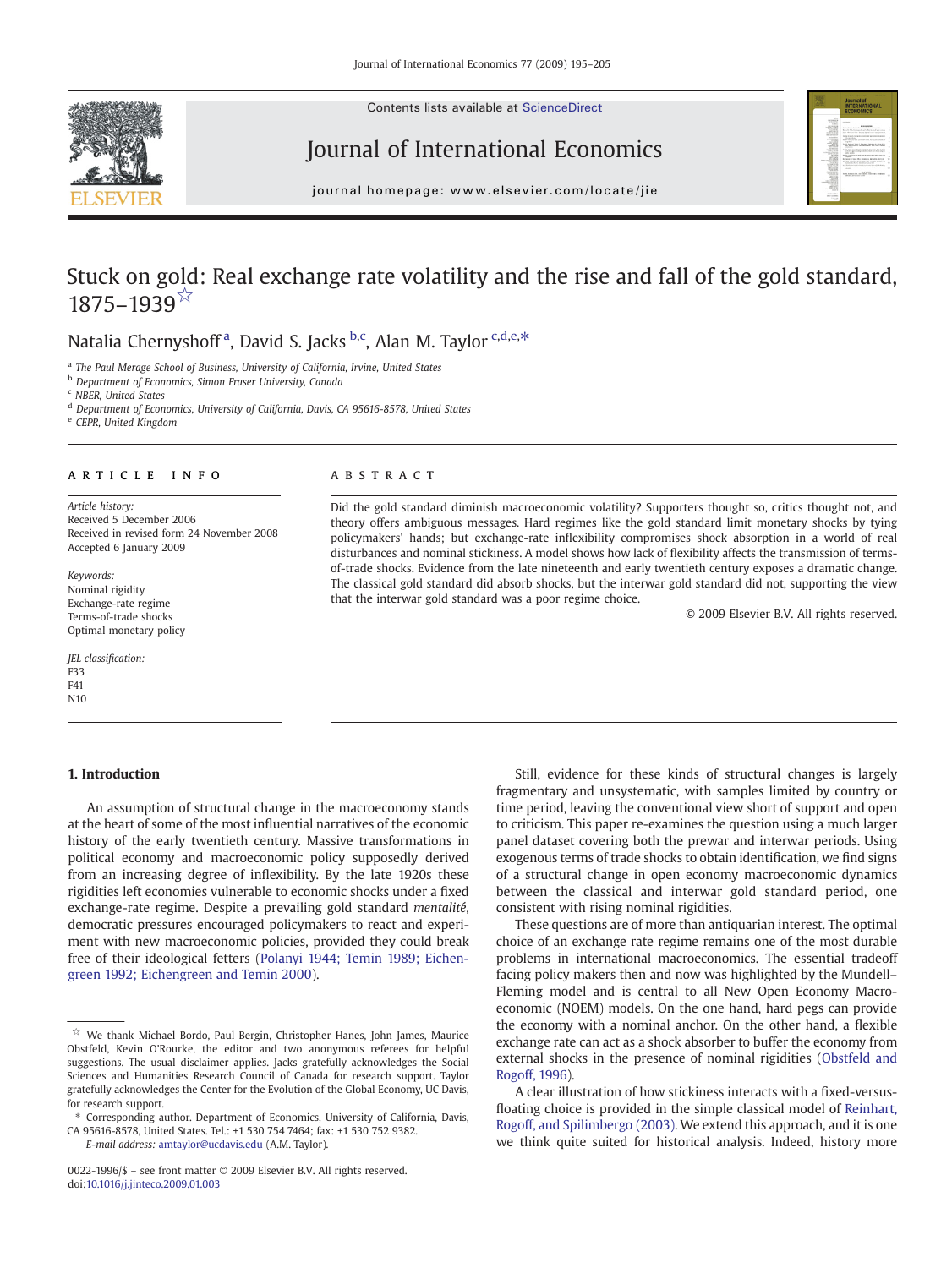closely resembles this stylized model than does the present. Current debate ranges over the merits of hard pegs, currency boards, and dollarization at one extreme, via adjustable pegs, crawling pegs, and dirty floats, to the idealized notion of the pure float. The debate is further complicated by the extent to which countries that claim to float actually fix and by the claim that any regime other than the "corner solutions" of hard peg or pure float is unsustainable.<sup>1</sup> Fortunately, the past can more justifiably be reduced to the textbook fixed-floating dichotomy. Debate over exchange rate regimes a century ago was comparatively simple: to a first approximation, countries were either on the gold standard or they were floating. To be sure, there were a few vestiges of bimetallism or silver standards, but the gold standard countries by 1913 accounted for approximately 48% of countries, 67% of world GDP, and 70% of world trade.<sup>2</sup>

Gold had emerged as the dominant monetary regime of its time and as a robust nominal anchor. Why? The claim was made that it helped to promote international trade and investment, and the data now back it up.<sup>3</sup> Small wonder, then, that after the violent disruptions of World War One the world anchored again to gold in the 1920s. Unfortunately, despite its past record for stability, the reconstituted gold standard failed; it is now generally thought to have exacerbated volatility and contributed substantially to the Great Depression ([Kindleberger 1973; Temin 1989; Eichengreen 1992](#page--1-0)). One measure of this increased instability that we will study in this paper is the extent of real exchange rate volatility in the world economy.

Why did an institution that had worked so well for decades become, in the 1920s, "unsafe for use" [\(Temin 1989](#page--1-0), p. 10)? And what can history teach us about the present?

In this paper we study theoretically and empirically the performance of the gold standard as a shock absorber, and find that the regime performed very differently at different times. The classical gold standard did not exacerbate real exchange rate volatility and coped well with terms-of-trade shocks. The interwar gold standard did not absorb these shocks so well, at a time when these shocks turned out to be quite large, and made real exchange rate volatility worse.

#### 2. Conventional wisdom

As we discuss below, if one wishes to claim that a fixed exchangerate system such as the gold standard is an optimal monetary arrangement, one has to invoke an assumption of nominal (price– wage) flexibility—an assumption that underpins perhaps the most conventional explanation for why the prewar gold standard worked while the interwar gold standard failed. In this view, the gold standard was compromised as the flexibility assumed by the classical economists gave way to the stickiness emphasized by the Keynesians. But what evidence can be adduced in favor of this view? Although it is widely believed, this explanation suffers from a lack of quantitative support and studies are rare except in a handful of countries. Our paper is an attempt at a comparative analysis that looks at structural changes in the world economy in many countries both before and after World War One. We briefly discuss some of the related literature.

Several authors have noted the tendency for nominal rigidities to increase over time in developed economies, even before the twentieth century. For example, in the United States, [Hanes and James \(2003\)](#page--1-0) find no evidence of downward nominal wage rigidity in the midnineteenth century. But there is evidence of some manufacturing wage rigidity beginning in the late nineteenth century, which appears to have persisted into the twentieth century; this change may have been related to changes in labor's bargaining power and was especially strong in firms that paid high wages, had high capital intensity, or were in highly concentrated industries ([Gordon 1990; Allen 1992; Hanes 1993, 2000](#page--1-0)). As the structural transformation out of agriculture and into manufacturing progressed, as capital intensification proceeded in industry, and as labor's power expanded, these trends could promote greater stickiness in the economy as a whole. As long as these nominal rigidities remained minor before 1914, they would have posed less of a problem for the classical gold standard adjustment than for its interwar successor.

What about evidence from other countries? In a study using panel data for a range of countries, [Basu and Taylor \(1999\)](#page--1-0) found a mild increase in the cyclicality of interwar real wages, as compared to other historical periods, which is consistent with the Keynesian hypothesis.<sup>4</sup> [Bordo, Erceg, and Evans \(2000\)](#page--1-0) attribute part of the severity of the U.S. Great Depression to previously absent nominal rigidities. In a study of the U.S., U.K., and Germany, [Bordo, Lane, and Redish \(2008\)](#page--1-0) find evidence that deflation was not as damaging before World War One as in the interwar period, and they suggest that a nearly vertical aggregate supply curve had become positively sloped by the 1920s as a result of increased nominal rigidities.

Of course, these studies are by no means exhaustive or definitive when it comes to assessing the evolution of macroeconomic rigidities worldwide and further research is necessary to assess the heterogeneous experiences of countries. There is also the further problem that data quality suffers the further back in time we go; for example, the definition of U.S. and U.K. consumer price indices changes substantially after World War One, an artifact that could bias the results in the literature. These and other issues still await resolution, and must also be borne in mind for the present paper.<sup>5</sup>

Nonetheless, according to the fragmentary evidence provided by previous studies, it appears that nominal rigidities were perhaps not entirely absent in the world economy of the late nineteenth century. But they were on the rise, and almost certainly a factor in the Great Depression where nominal wages did not fall as rapidly as prices, an observation clearly at odds with a classical flexible-price model. Indeed, the non-neutral expansionary effect of devaluations in the setting of the 1930s has been shown for a wide range of countries ([Eichengreen and Sachs 1985](#page--1-0); [Campa 1990; Bernanke and Carey 1996;](#page--1-0) [Obstfeld and Taylor 2004\)](#page--1-0).

An increase in nominal rigidity could offer a reason to expect the interwar period to be subject to much more turbulent adjustment in the face of shocks. This ought to be manifest in many of the economy's vital signs, but our benchmark open-economy macroeconomic model would suggest that the first place to look for symptoms would be in the behavior of the real exchange rate. A major goal of this paper is to document empirically the extent to which real exchange rate behavior shifted as the world economy moved from the classical to the interwar gold standard. We now present a theoretical structure that informs our empirical design.

<sup>&</sup>lt;sup>1</sup> On the merits of hard pegs, see, e.g., [Calvo and Reinhart \(2001\)](#page--1-0) and [Dornbusch](#page--1-0) [\(2001\)](#page--1-0). On the fragility of pegs see [Obstfeld and Rogoff \(1995\).](#page--1-0) On the debate over "corner solutions" see [Fischer \(2001\)](#page--1-0), [Frankel \(1999\)](#page--1-0). On misleading exchange rate regime classifications see [Reinhart and Rogoff \(2004\),](#page--1-0) [Shambaugh \(2004\),](#page--1-0) and [Levy-](#page--1-0)[Yeyati and Sturzenegger \(2005\).](#page--1-0) On why developing countries have a "fear of floating" see [Calvo and Reinhart \(2002\).](#page--1-0) On flexible exchange rates as shock absorbers see [Edwards and Levy-Yeyati \(2005\).](#page--1-0)

<sup>2</sup> Figures derived from [Alesina, Spolaore, and Wacziarg \(2000\)](#page--1-0), [Maddison \(1995\)](#page--1-0), and [Meissner \(2005\),](#page--1-0) respectively. On the evolution of exchange rate regimes in the late nineteenth century, and particularly the gold standard, see [Eichengreen \(1996\)](#page--1-0), [Gallarotti \(1995\)](#page--1-0), and [Meissner \(2005\)](#page--1-0).

<sup>&</sup>lt;sup>3</sup> On the gold standard and trade see [Estevadeordal, Frantz, and Taylor \(2003\)](#page--1-0), [Flandreau and Maurel \(2005\)](#page--1-0), [Jacks \(2006\)](#page--1-0), and [López-Córdova and Meissner \(2003\)](#page--1-0). On the gold standard and bond spreads see [Bordo and Rockoff \(1996\)](#page--1-0) and [Obstfeld and](#page--1-0) [Taylor \(2003\)](#page--1-0).

<sup>4</sup> However, as [Hanes \(1996\)](#page--1-0) notes, controlling for the long run changes in the composition of the CPI, real wage cyclicality has been quite stable, and long-run comparisons need to allow for the greater countercyclicality of price markups on more finished goods.

Though not central to this paper, there is also the related question as to whether the rigidities that supposedly characterized the interwar period persisted even longer for the U.S. and U.K., at least, the evidence suggests not ([Phillips, 1958; Hanes, 1996;](#page--1-0) [Huang et al., 2004](#page--1-0)).